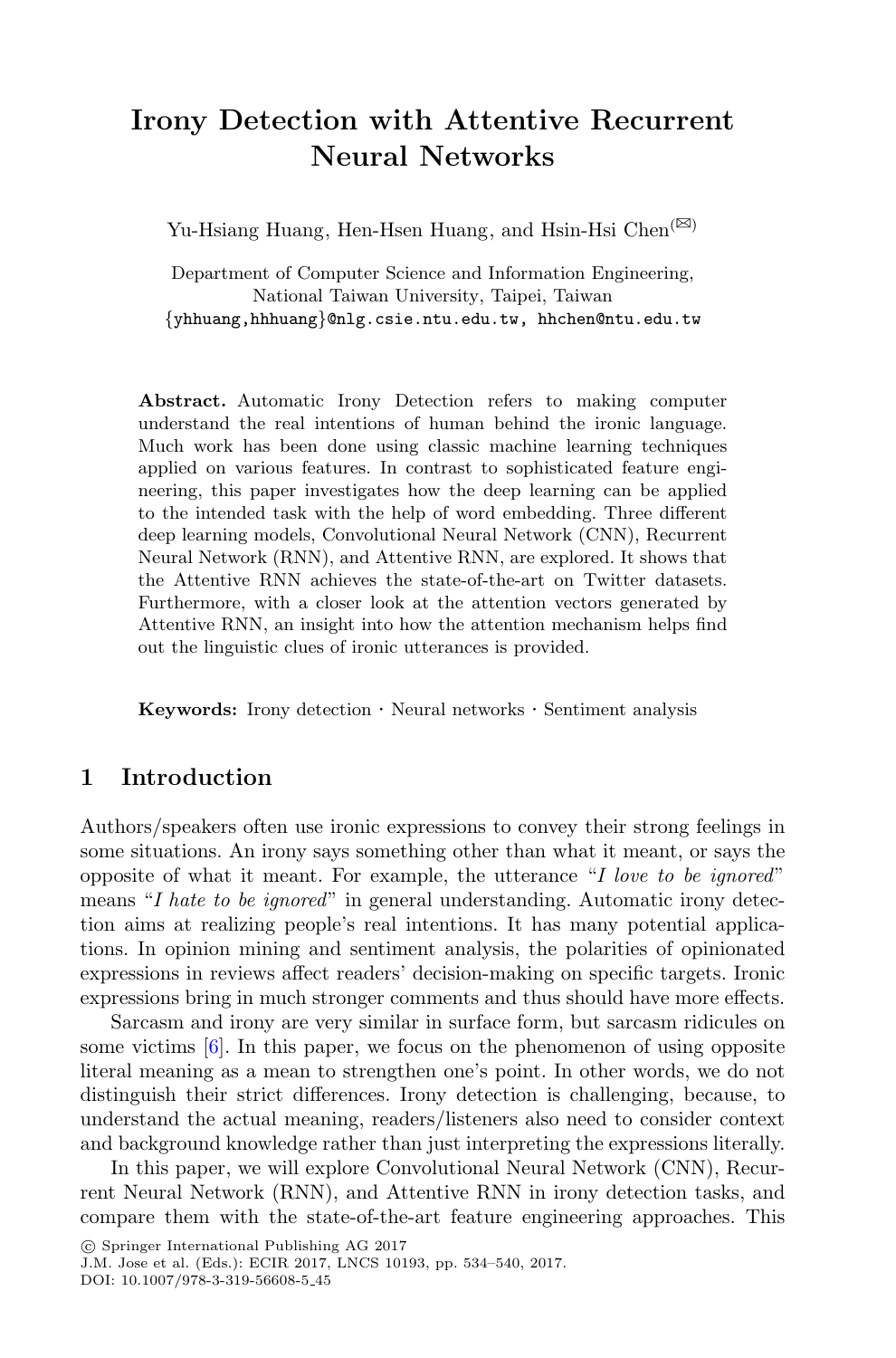paper is organized as follows. Section [2](#page-1-0) surveys the related work. Section [3](#page-1-1) presents how CNN, RNN and Attentive RNN model a sentence and classify it into one of the classes, i.e., Irony or Non-Irony. Section [4](#page-2-0) introduces experimental datasets, shows and discusses the results. Section [5](#page-3-0) further explains why Attentive RNN achieves the best performance with a case study.

#### <span id="page-1-0"></span>**2 Related Work**

Reyes et al. [\[9](#page-6-0)] first collected an ironic tweet corpus by searching with hashtags to avoid labeling manually. Machine learning techniques with textual features were explored on the irony detection task [\[2](#page-5-1),[9\]](#page-6-0). The hashtag-based approaches are not always suitable for irony corpus construction for all languages. Tang and Chen [\[10](#page-6-1)] proposed a method to construct a Chinese irony corpus based on the use of emoticons, linguistic forms, and sentiment polarity. Recently, word embedding [\[8](#page-6-2)] is widely adopted in various NLP tasks for its power on semantic similarity between words. Ghosh et al. [\[3\]](#page-5-2) proposed a maximum-valued matrix-element SVM kernel using word embedding to deal with word sense disambiguation task on an irony corpus.

#### <span id="page-1-1"></span>**3 Irony Detection Model**

We regard the irony detection task as a binary classification problem. Words in a sentence are represented as a sequence of embedded word vectors with a table lookup in pre-trained vectors. We first encode each sentence into a vector with three different neural network models.

The first one is Convolutional Neural Network (CNN), which is introduced by LeCun et al. [\[7](#page-6-3)], and used as a sentence modeling method in NLP [\[5\]](#page-5-3) with the use of word embedding [\[8](#page-6-2)]. Our CNN is applied with one-directional convolutions over the embedded word vectors with multiple filters in various sizes. After one-max-pooling applied over all the filters' outputs, the resulted scalars are concatenated together as the encoded vector.

The second model is Recurrent Neural Network (RNN), which is invented for the use of sequential data. In each instant of time, RNN generates an output vector which considers not only current input, but also the previous processed result (memory). The last output vector is taken as the encoded vector.

Attention mechanism is first used in NLP by Bahdanau et al. [\[1](#page-5-4)], and gets popular recently. Our third model is Attentive RNN, which makes a weighted combination of all the output vectors generated from the underlying RNN. In this way, our model takes a global view on all the past information. Given each output vector  $h_t$  resulting from time t and let Y be a matrix consisting of output vectors  $[h_1; \ldots; h_L]$  by concatenating them together, when the input sentence contains L words, we can get an attended vector  $h'$  via the following formula:

$$
\alpha = softmax(w^T Y) \n h' = Y \alpha^T
$$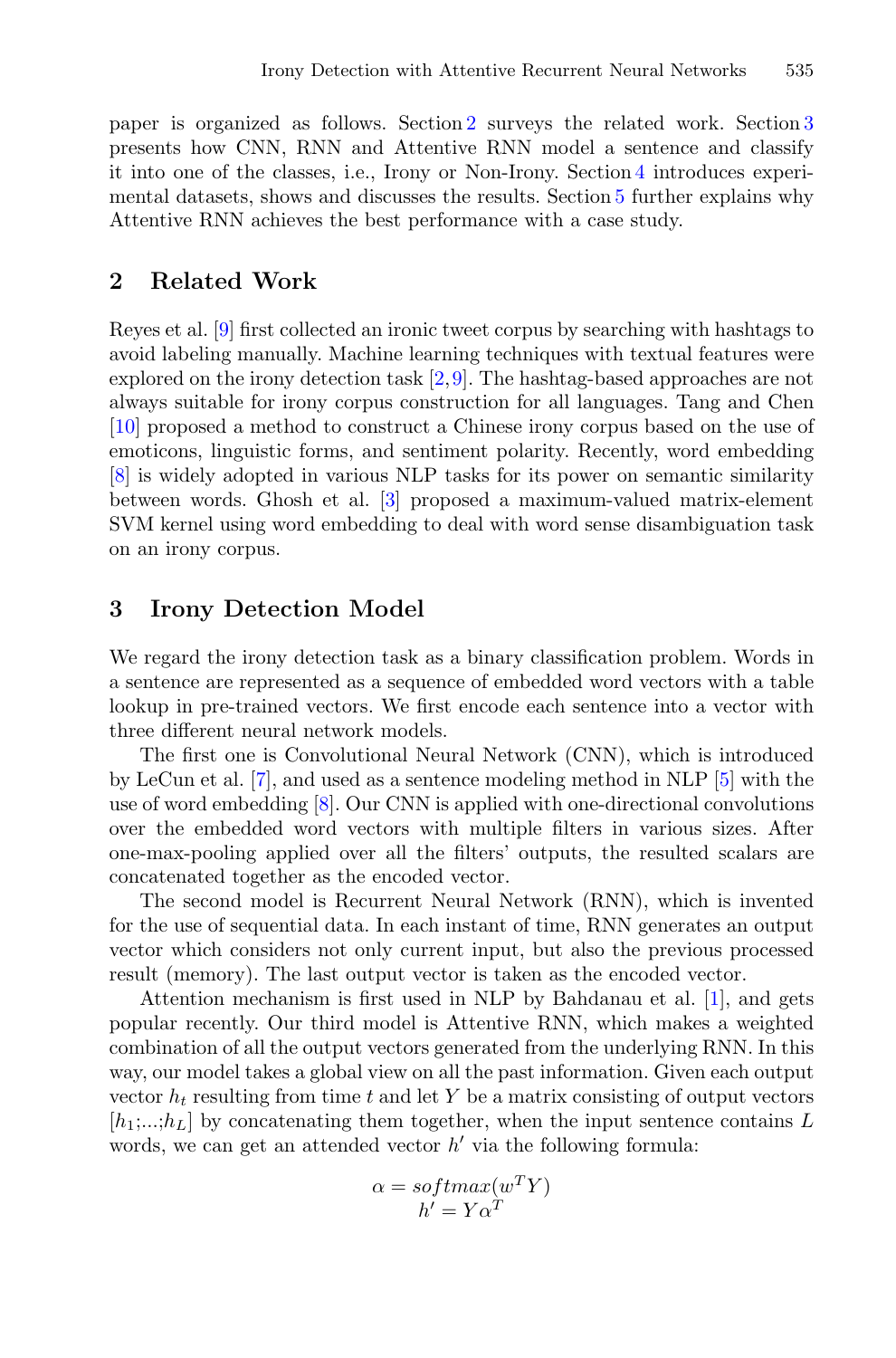where w is a trained vector, and  $\alpha$  is the attention weight vector. We get the encoded vector  $h'$  by summing up each output vector  $h_t$  weighted by the value in dimension t in  $\alpha$ .

At the last, the sentence encoded vectors generated by the three neural networks are individually passed to a full-connected layer, along with a softmax layer, to project into the target space of the two classes, i.e., Irony and Non-Irony. The models are trained with the cross-entropy loss as objective function in an end-to-end way to make every part of the model optimized for this task.

# <span id="page-2-0"></span>**4 Experiments**

### **4.1 Datasets and Experiment Setup**

The Twitter dataset collected by Ghosh et al. [\[3](#page-5-2)] is used in this paper. It includes 198,041 tweets in sarcastic (ironic) sense and 197,917 tweets in literal sentiment sense. Ghosh et al. first collected 37 target words (e.g. "genius") and search tweets containing these target words, i.e., each tweet belongs to one of the target words. Therefore this dataset can be viewed as 37 subdatasets. We take the best model of Ghosh et al., MVME kernel SVM with skip-gram word2vec, as our baseline. In the preprocessing step, the hashtags and username mentions are removed, and hyperlinks and out-of-vocabulary words are treated as special tokens. The skip-gram word2vec vectors pre-trained by Google are used<sup>[1](#page-2-1)</sup>, where the embedding would be fine tuned in the training process, and words not shown in the pre-trained vectors are initiated randomly. The CNN model is applied with filter sizes 2, 4, and 6, and each size has 500 filters. The RNN and Attentive RNN models are applied with the Long Short-Term Memory (LSTM) units [\[4](#page-5-5)]. All the hidden layers have a dimension size 400 in the three models. Dropout rate [\[12\]](#page-6-4) is set to 0.2 in the last full-connected layer. RMSProp [\[11](#page-6-5)] is used for optimization with learning rate 0.001, rho 0.9, and epsilon  $10^{-8}$ .

# **4.2 Results**

Experimental results are shown in Table [1,](#page-3-1) including the micro average of Precision, Recall and F1 score among the target words. The maximum and the minimum F1 scores are also provided. We can find that CNN gets a really high average precision (91.5%) over all target words. RNN performs worse than CNN. When attention mechanism is introduced, Attentive RNN makes a progress in F1 score by 5.0% compared to the baseline and beats the other two models. It is interesting to see that the target word with minimum F1 score is "genius" in both models of Ghosh et al. and our Attentive RNN. This is because the target "genius" has less training instances in the dataset. However, the Attentive RNN still gets a better F1 score in this case.

<span id="page-2-1"></span><sup>1</sup> [https://code.google.com/archive/p/word2vec/.](https://code.google.com/archive/p/word2vec/)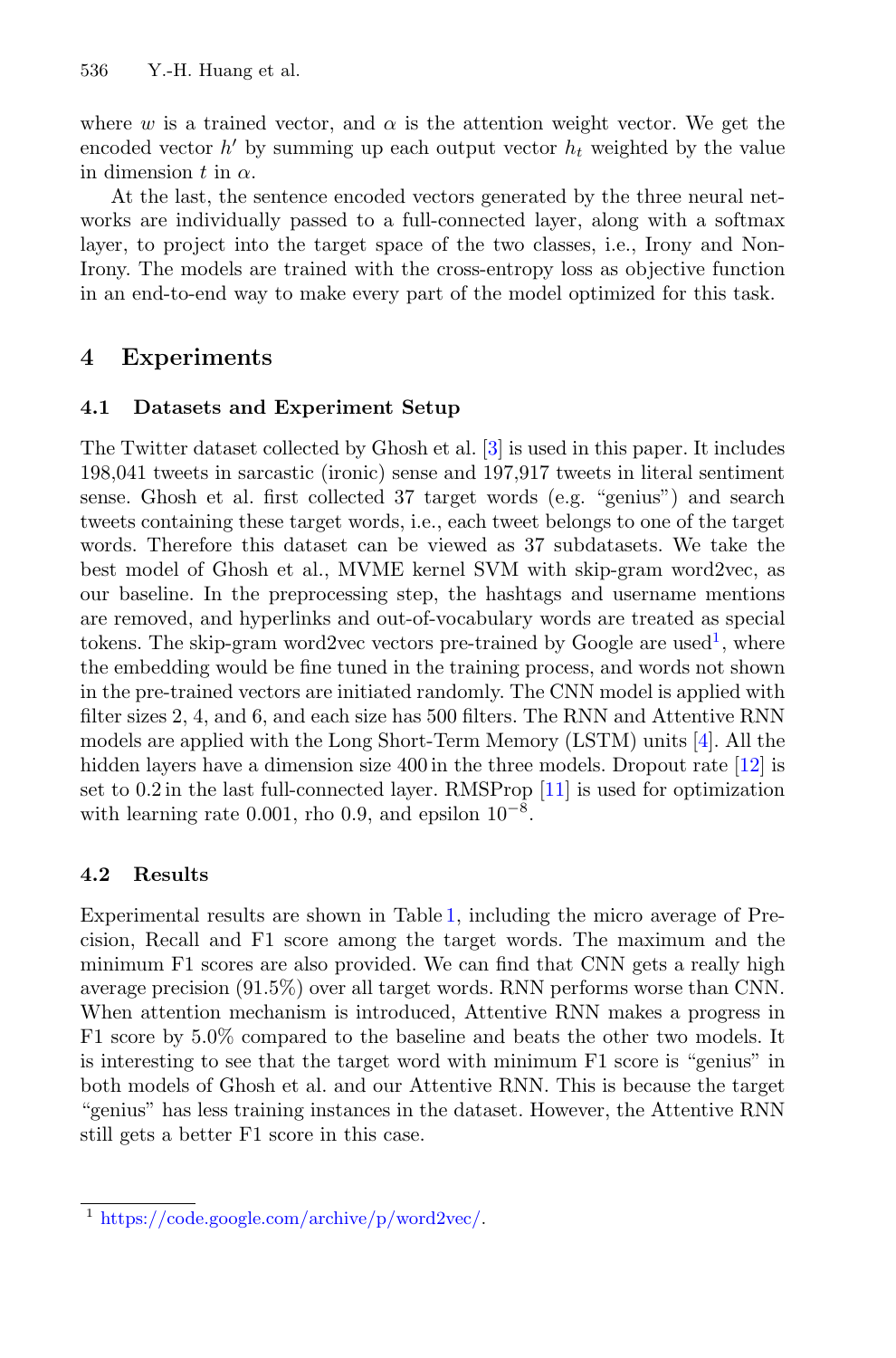| Model                        |                                        |                                 | Avg. $P(\%)$   Avg. $R(\%)$   Avg. $F1(\%)$ | Max. F1          | Min. F1           |
|------------------------------|----------------------------------------|---------------------------------|---------------------------------------------|------------------|-------------------|
|                              |                                        |                                 |                                             | (Target word)    | (Target word)     |
| Ghosh et al.                 | $81.9 \pm 3.8$                         | $88.1 \pm 3.2$                  | $84.8 \pm 3.0$                              | 88.8 (love)      | $74.2$ (genius)   |
| <b>CNN</b>                   | <b>91.5</b> $\pm$ 4.1   86.2 $\pm$ 5.2 |                                 | $88.6 \pm 3.3$                              | $93.9$ (sweet)   | 81.6 (interested) |
| <b>RNN</b>                   | $86.7 \pm 4.2$                         | $89.9 \pm 5.4$                  | $88.1 \pm 3.5$                              | 93.9 $(ioy)$     | $80.0$ (shocked)  |
| Attentive RNN $88.8 \pm 4.3$ |                                        | $90.9 \pm 2.9$   89.8 $\pm 2.7$ |                                             | 95.5 (beautiful) | $83.6$ (genius)   |

<span id="page-3-1"></span>**Table 1.** Performance on Ghosh et al. dataset.

We also conduct the experiment on Reyes et al. dataset [\[9](#page-6-0)]. The Attentive RNN increases the F1 scores to 92.3%, 89.5%, and 89.0% on Irony-{Education, Humour, Politic}, three subdatasets, respectively, which makes an improvement over the performance achieved by Barbieri and Saggion [\[2\]](#page-5-1).

### <span id="page-3-0"></span>**5 Discussion**

In this section, we aim to get a clear insight into how attention mechanism improves irony detection performance.

#### **5.1 Attention Weight Plots**

We are interested in which word in a sentence the Attentive RNN will pay more attention to. Figure [1](#page-3-2) presents the visualization of the attention weight vectors  $\alpha$ generated under the classification process. Word having a higher attention weight is shown with a darker color, indicating that this model pays more attention to that word. We can observe that this model can easily capture the relatively negative terms, for instance, "ignored", "hurt", "bad", and "dumb" in 1i, 1g, 1f, and 1b. Besides, it also captures some swear words such as "fuck", "suck", and "shit" in 1a, 1c and 1e. Our model relies on the negative words in a potentially positive sentiment tweet (e.g., sentences with "glad", "like", "love", and "yeah") to determine whether it is ironic or not. It is interesting that the Attentive RNN



<span id="page-3-2"></span>**Fig. 1.** Attention visualization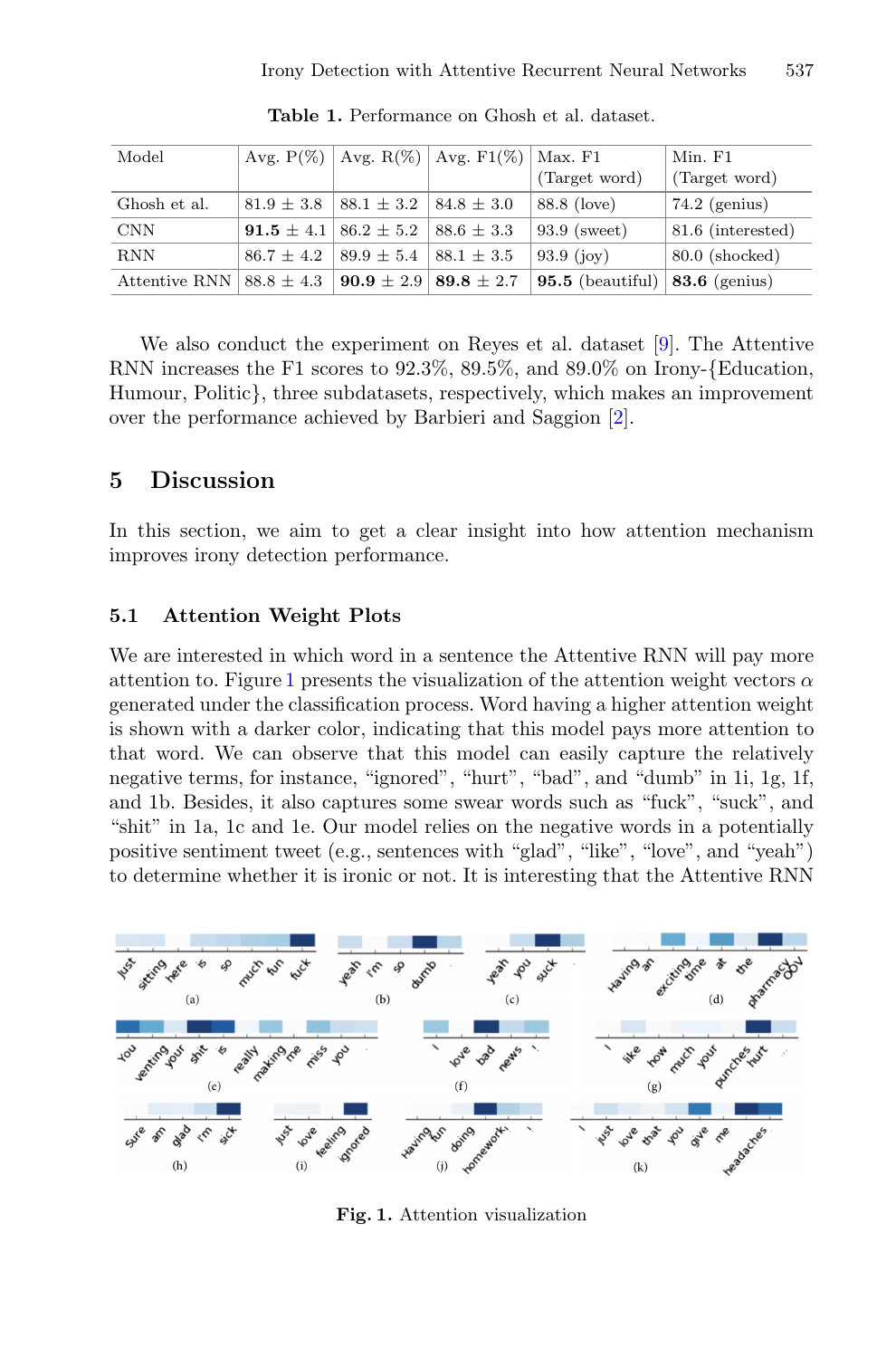regards some words to have a negative sentiment, e.g., "headaches", "pharmacy", "homework" and "sick" in 1k, 1d, 1j, and 1h.

#### **5.2 Attention Word Distribution**

We also investigate on what kinds of words are more likely to be noticed by the Attentive RNN. Given a sentence s and an attention weight vector  $\alpha$ , we make a ranking on words in s based on their corresponding attention weights in  $\alpha$ . We calculate a reciprocal rank for each word  $w$ , which is the reciprocal of its ranking position i, and ignore those words with ranking position i higher than 3. We aim to find those words strongly emphasized by our model. We calculate each word's final reciprocal rank over all sentences in the dataset as follows.

$$
ReciprocalRank_s^w = \begin{cases} \frac{1}{i}, & i \le 3\\ 0, & otherwise \end{cases}
$$

$$
ReciprocalRank^w = \sum_{\forall s} ReciprocalRank_s^w
$$



**Fig. 2.** Top 40 words ordered by the word reciprocal ranks.

<span id="page-4-0"></span>Figure [2](#page-4-0) shows the top 40 words ordered by their reciprocal ranks. Here the stop-words are removed. We can find some interesting linguistic features in irony sentences with our attention models. The following describes each of them in detail.

**Positive Words.** We can see that those having higher reciprocal ranks are mostly positive verbs or adjectives such as "like", "love", "best", "awesome", and "fantastic". That implies people are more likely to use positive words to convey their negative sentiment, thus our model pays more attention on them. One of the examples, "*So the debt ceiling was raised... awesome*", supports this view.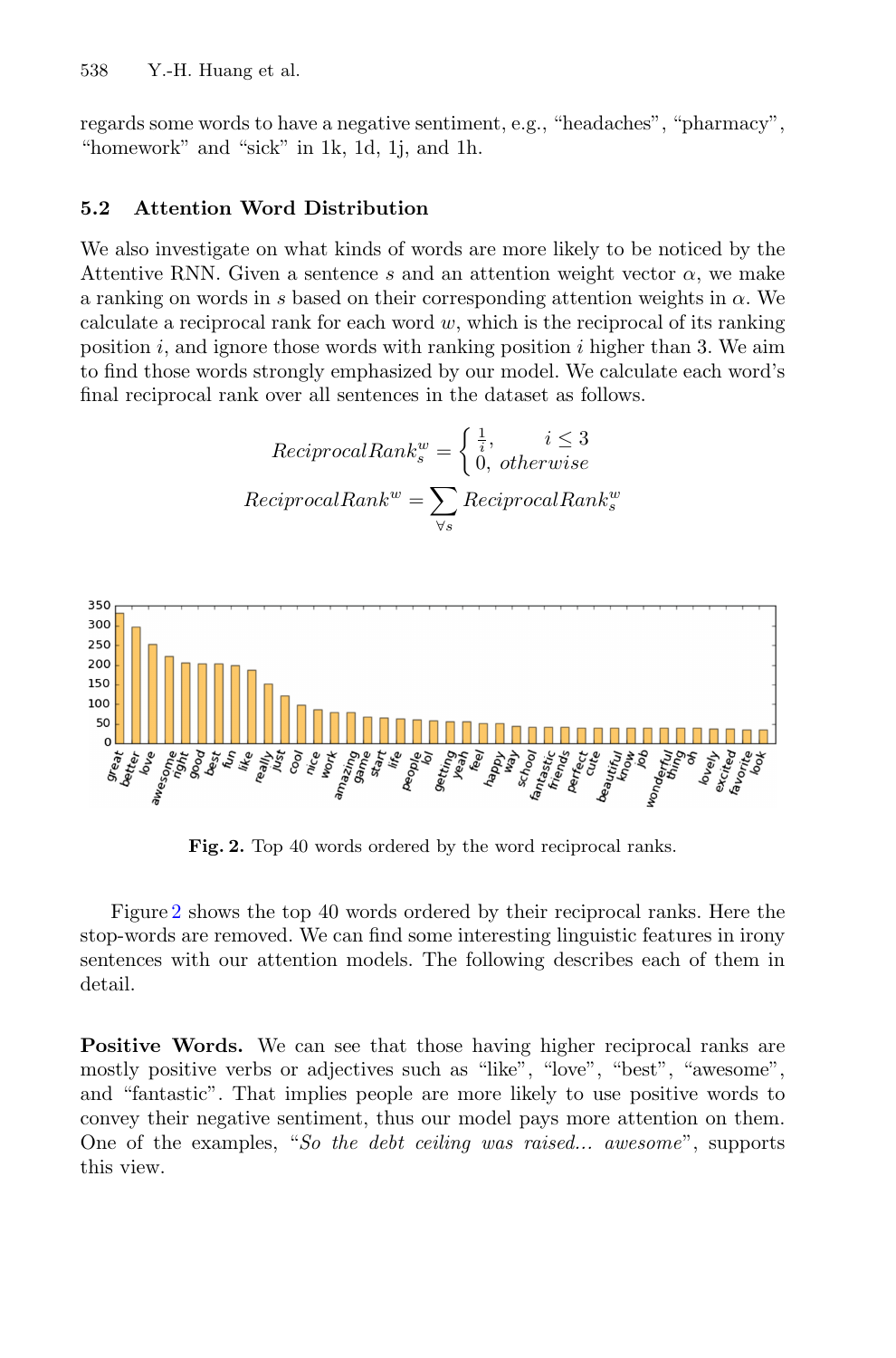Hyperbole. In addition, some interjections ("oh", "yeah", and "lol") and adverbs ("fucking", "really", and "just") get more weight than other words. The phenomenon suggests that people tend to use dramatic utterance to give a hint to their audience what they said may not follow the literal meaning. For instance, "*What a beautiful day to BE IN SCHOOL ALL DAY YEAH.*".

**Fact.** We can find that there are some nouns in our top 40 words. They are denoted as fact-related words. For fact-related words, we get "work", "game", "life", "school", "people", "friends", and "job". When people complain about those things hard to change or negotiate with, they describe their situations with an ironic utterance to accentuate their disappointment or other negative sentiment, such as, "*School until 6 pm today, got such a beautiful life.*"

# **6 Conclusion**

In this paper, the proposed Attentive RNN achieves the best performance with no further feature engineering. It increases the average F1 score to 89.8% in Ghosh et al. dataset. We further show that the attention vectors generated by our Attentive RNN captures specific words, which are useful to decide whether a tweet is ironic or not. With calculating the total reciprocal rank for each word, we find several linguistic styles popular in ironic utterances.

**Acknowledgements.** This research was partially supported by Ministry of Science and Technology, Taiwan, under grants MOST-104-2221-E-002-061-MY3 and MOST-105-2221-E-002-154-MY3.

# <span id="page-5-4"></span>**References**

- 1. Bahdanau, D., Cho, K., Bengio, Y.: Neural machine translation by jointly learning to align and translate. In: Proceedings of International Conference on Learning Representations (2015)
- <span id="page-5-1"></span>2. Barbieri, F., Saggion, H.: Modelling irony in Twitter. In: Proceedings of the Student Research Workshop at the 14th Conference of the European Chapter of the Association for Computational Linguistics, pp. 56–64 (2014)
- <span id="page-5-2"></span>3. Ghosh, D., Guo, W., Muresan, S.: Sarcastic or not: word embeddings to predict the literal or sarcastic meaning of words. In: Proceedings of the Conference on Empirical Methods in Natural Language Processing, pp. 1003–1012 (2015)
- <span id="page-5-5"></span>4. Hochreiter, S., Schmidhuber, J.: Long short-term memory. Neural Comput. **9**(8), 1735–1780 (1997)
- <span id="page-5-3"></span>5. Kim, Y.: Convolutional neural networks for sentence classification. In: Proceedings of the 2014 Conference on Empirical Methods in Natural Language Processing, pp. 1746–1751 (2014)
- <span id="page-5-0"></span>6. Kreuz, R., Glucksberg, S.: How to be sarcastic: the echoic reminder theory of verbal irony. J. Exp. Psychol. Gen. **118**(4), 374–386 (1989)